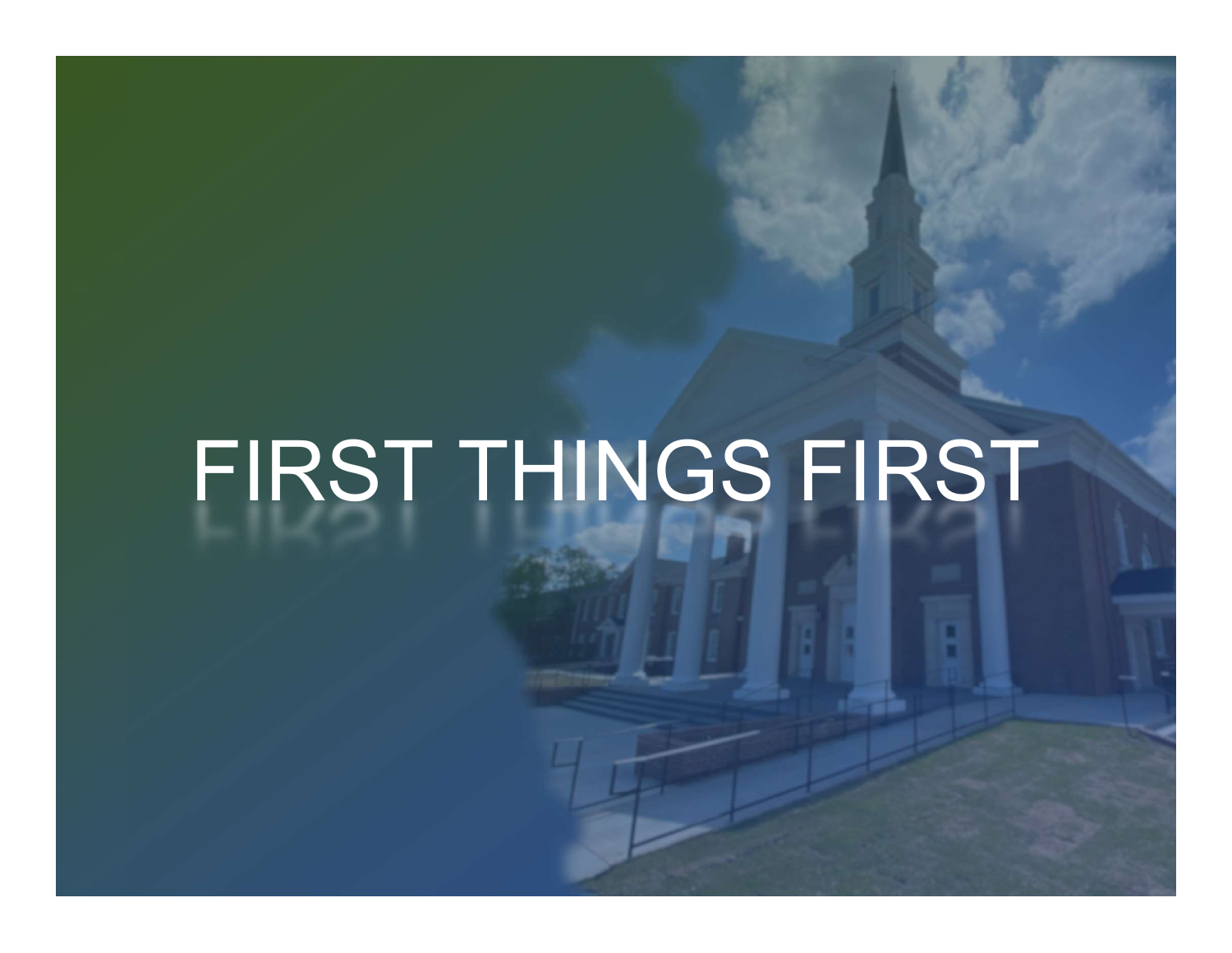### Spurring On Hebrews 10.23-25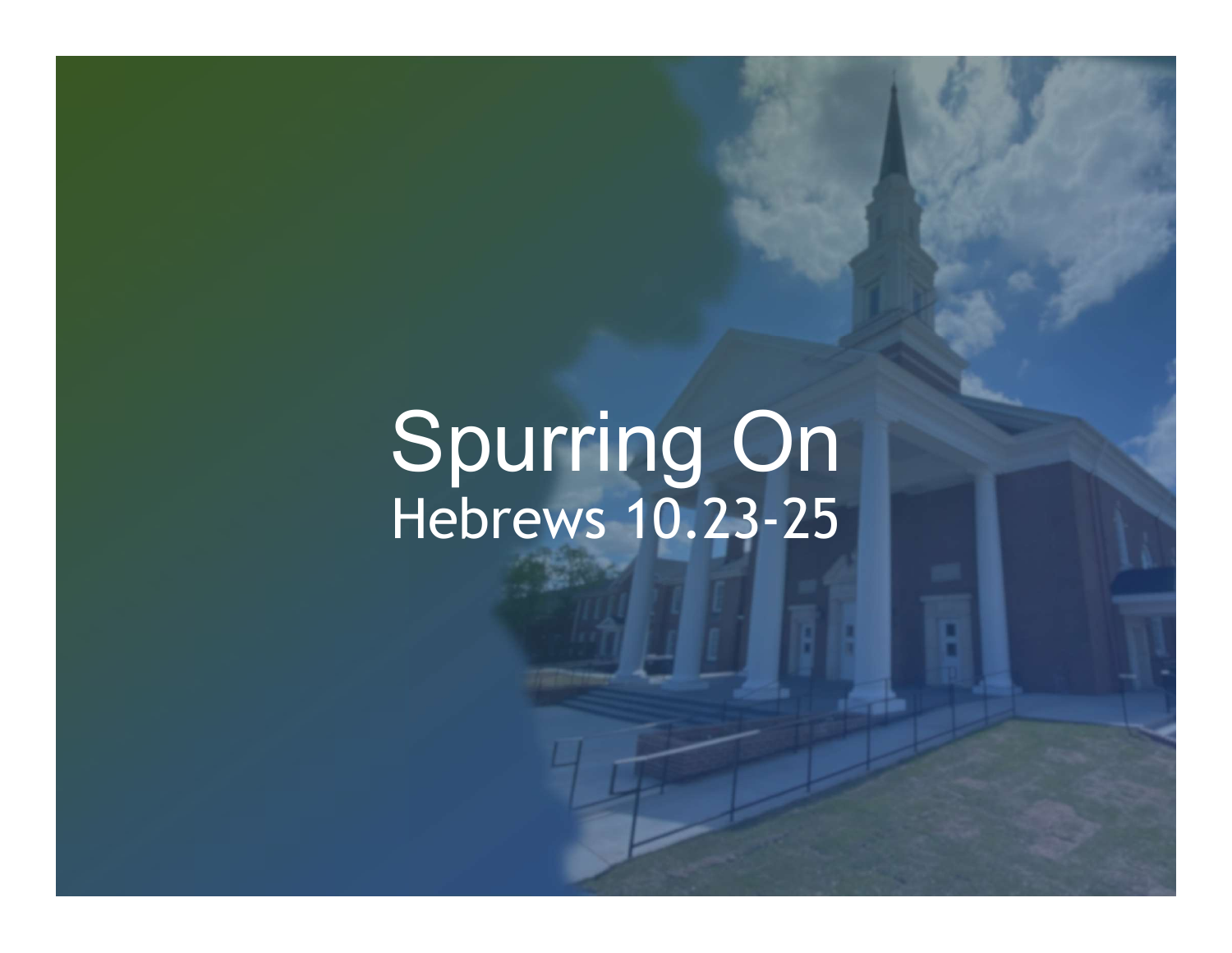Let us hold fast the confession of our hope without wavering, for he who promised is faithful. 24 And let us consider how to stir up one another to love and good works,

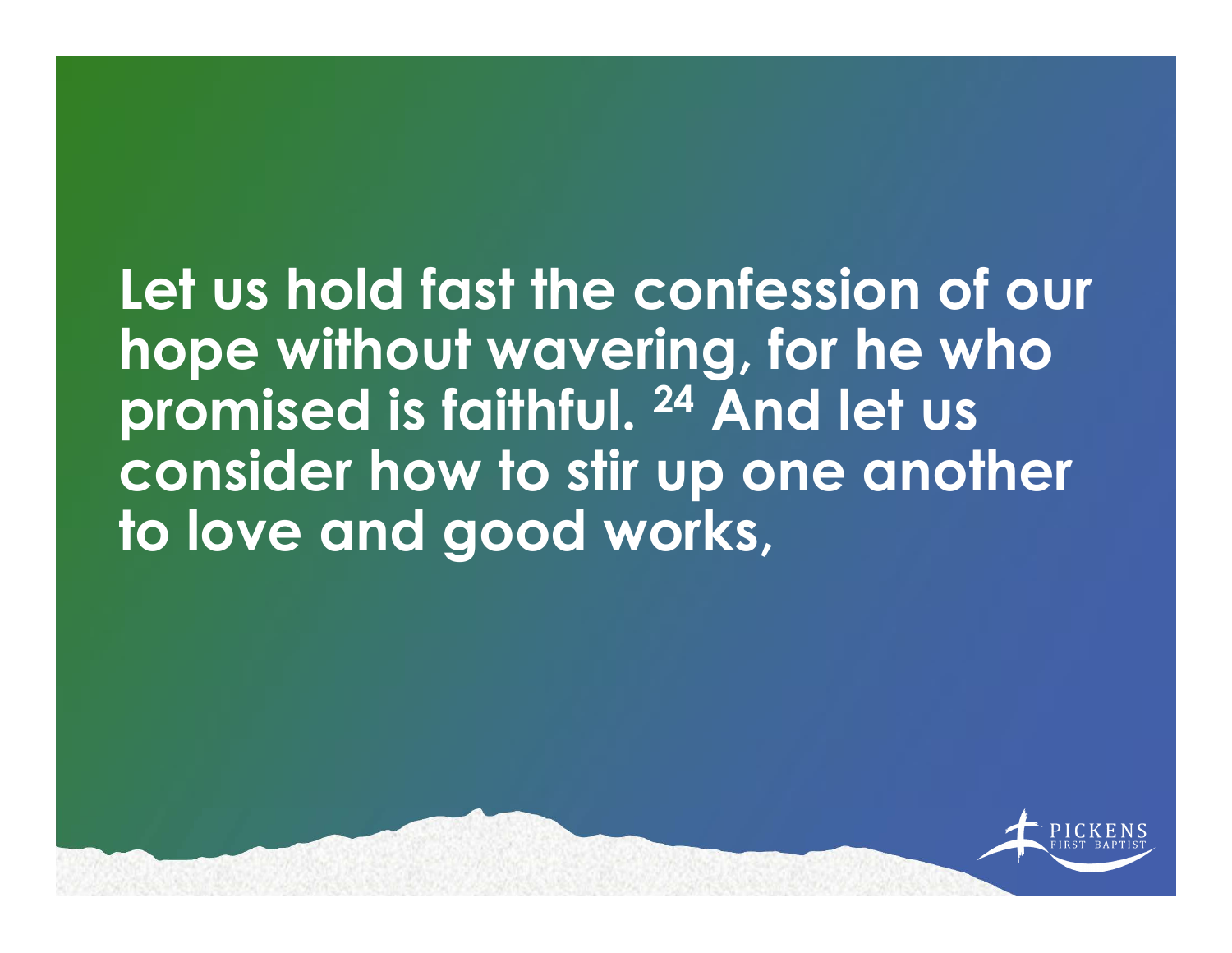### <sup>25</sup> not neglecting to meet together, as is the habit of some, but encouraging one another, and all the more as you see the Day drawing near.

### Hebrews 10.23-25

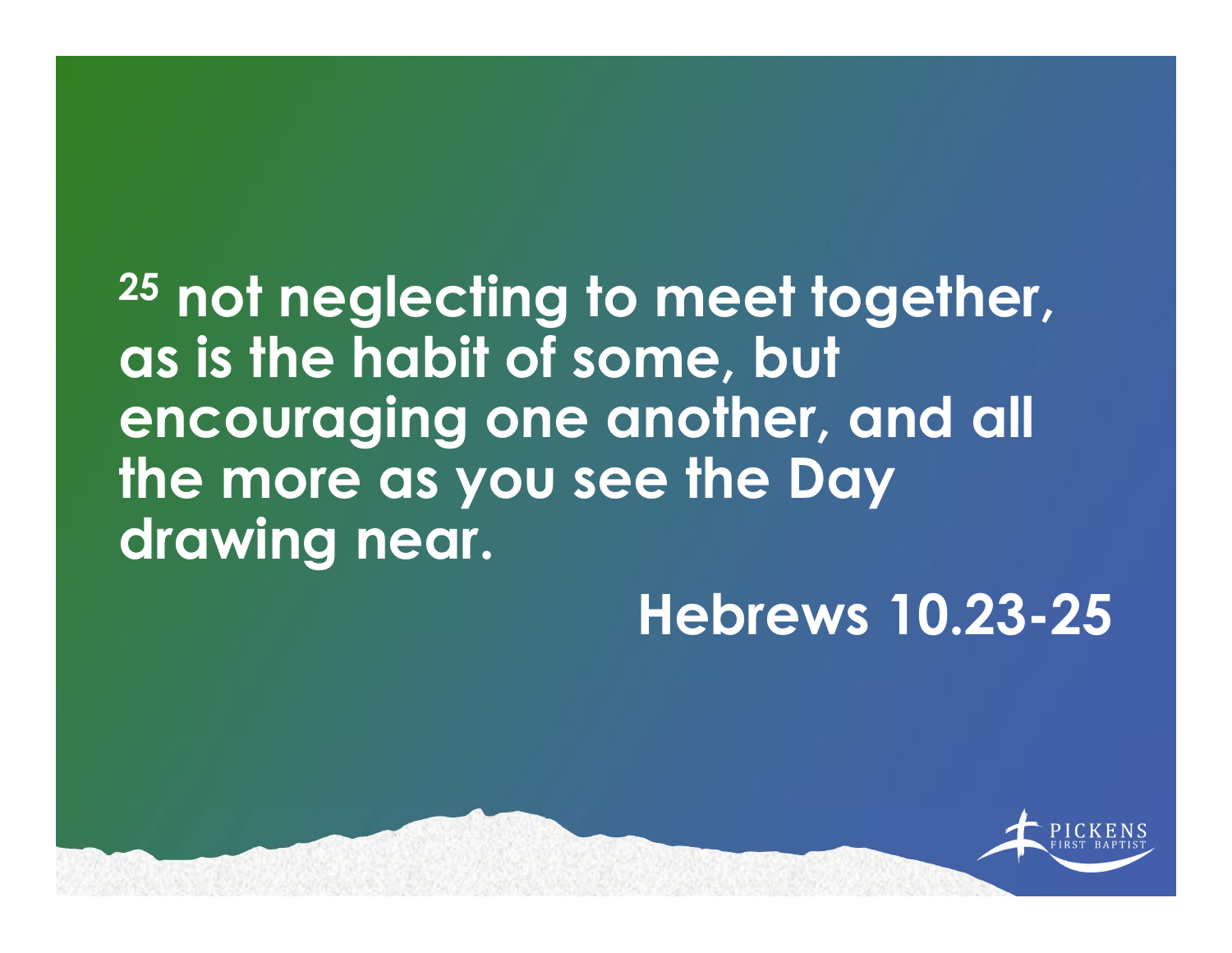# WHY we ought to spur one<br>another on...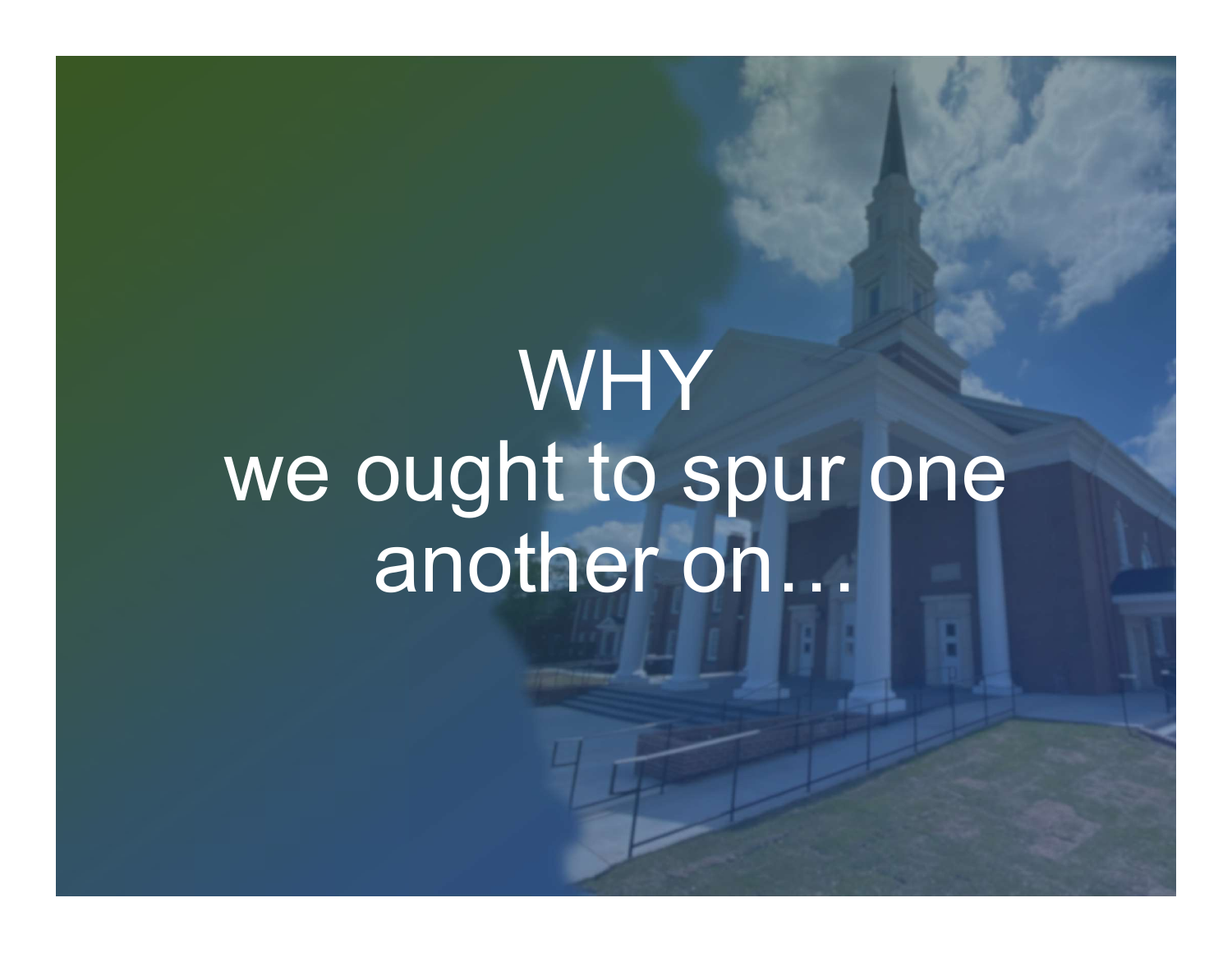### **HOW** we spur one another on...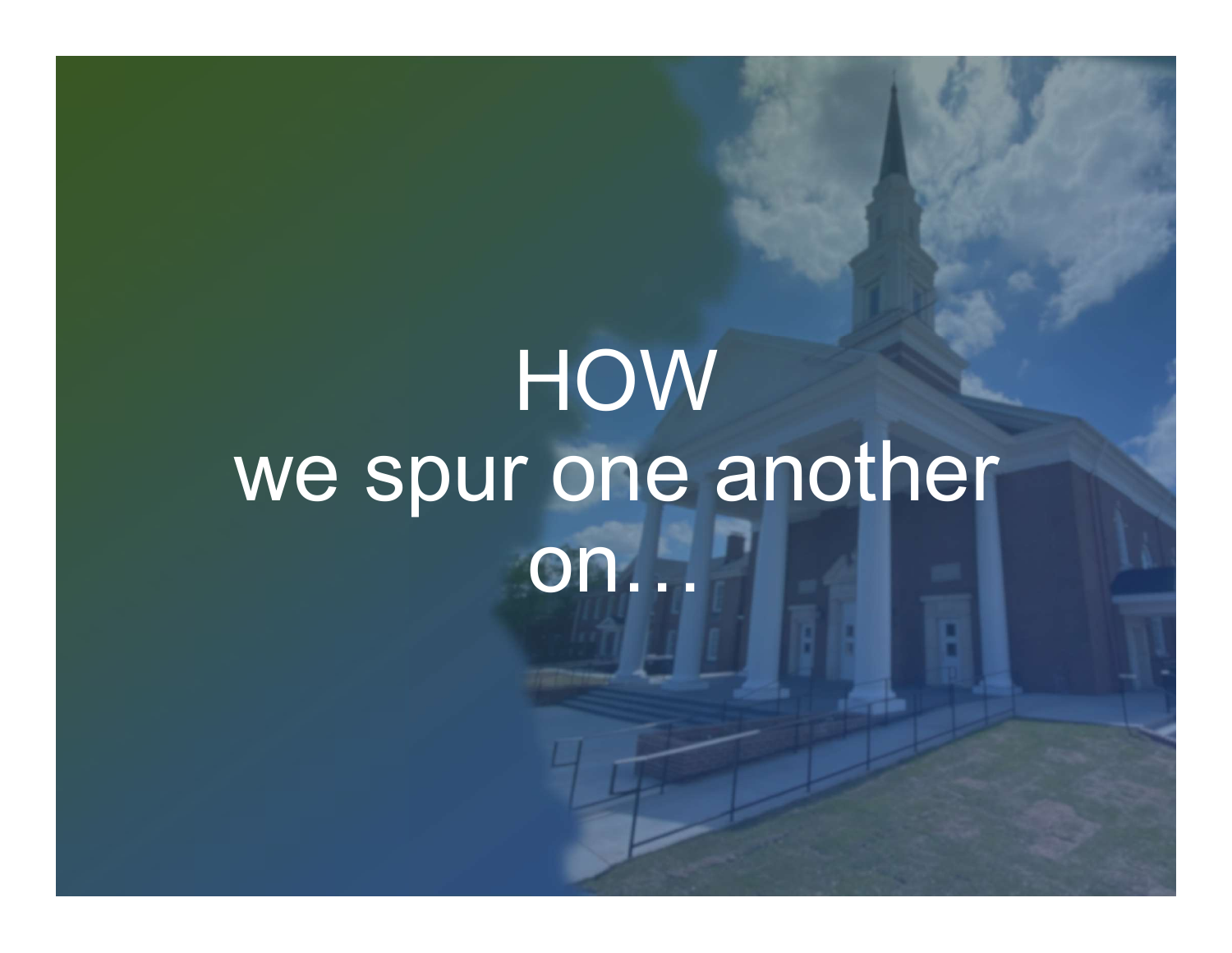# PRAY.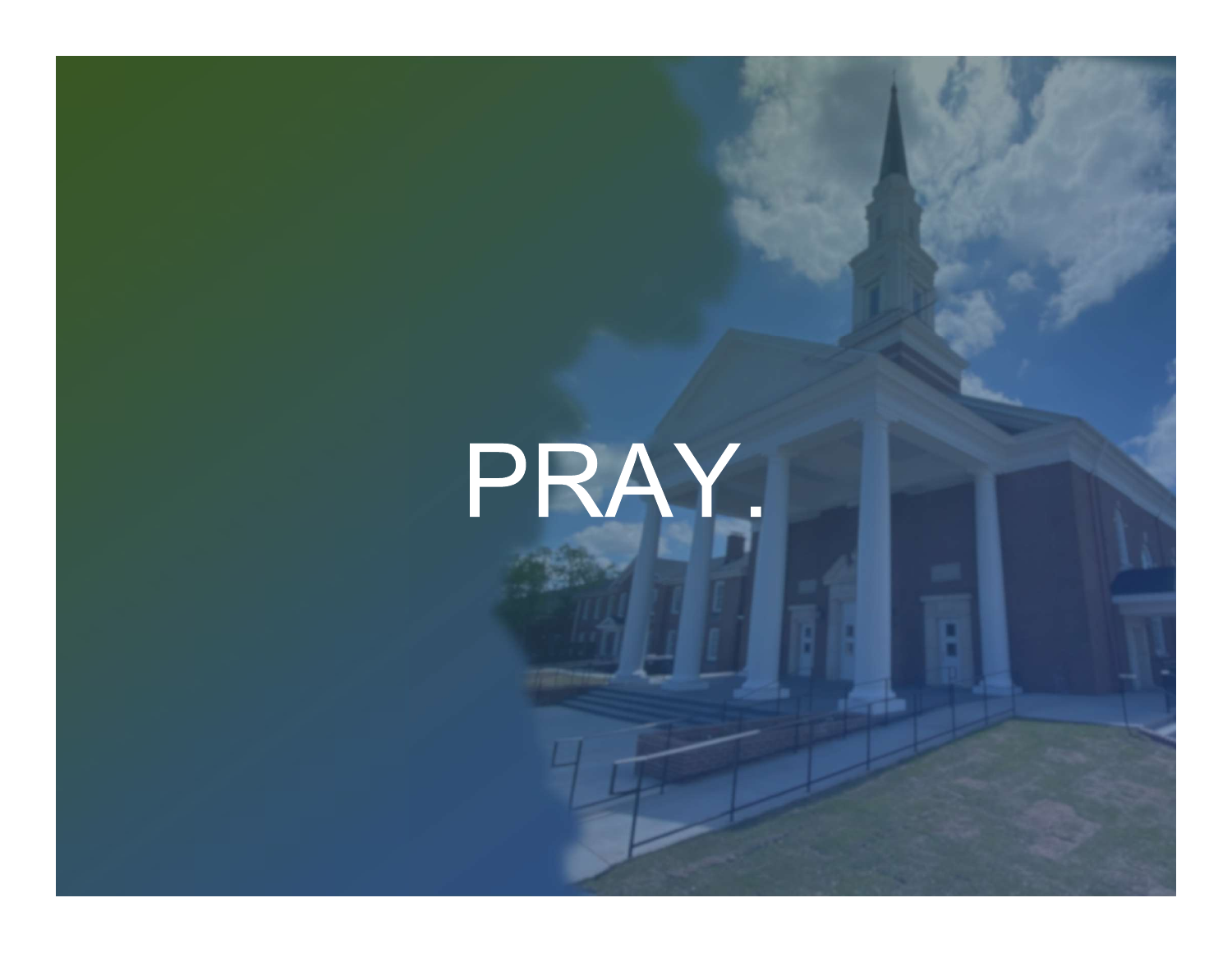## PRAY.INVITE AND SHARE.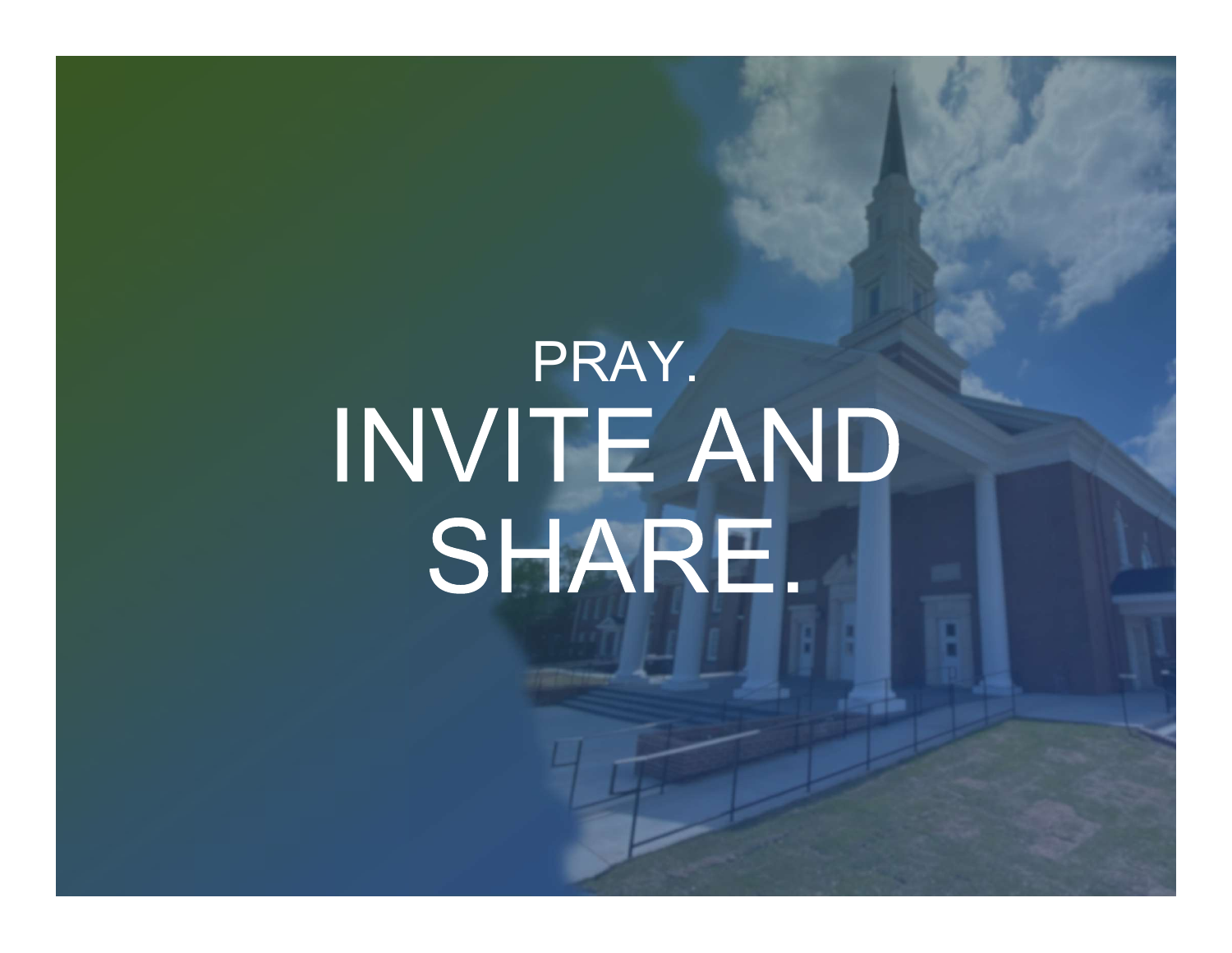## PRAY. INVITE AND SHARE.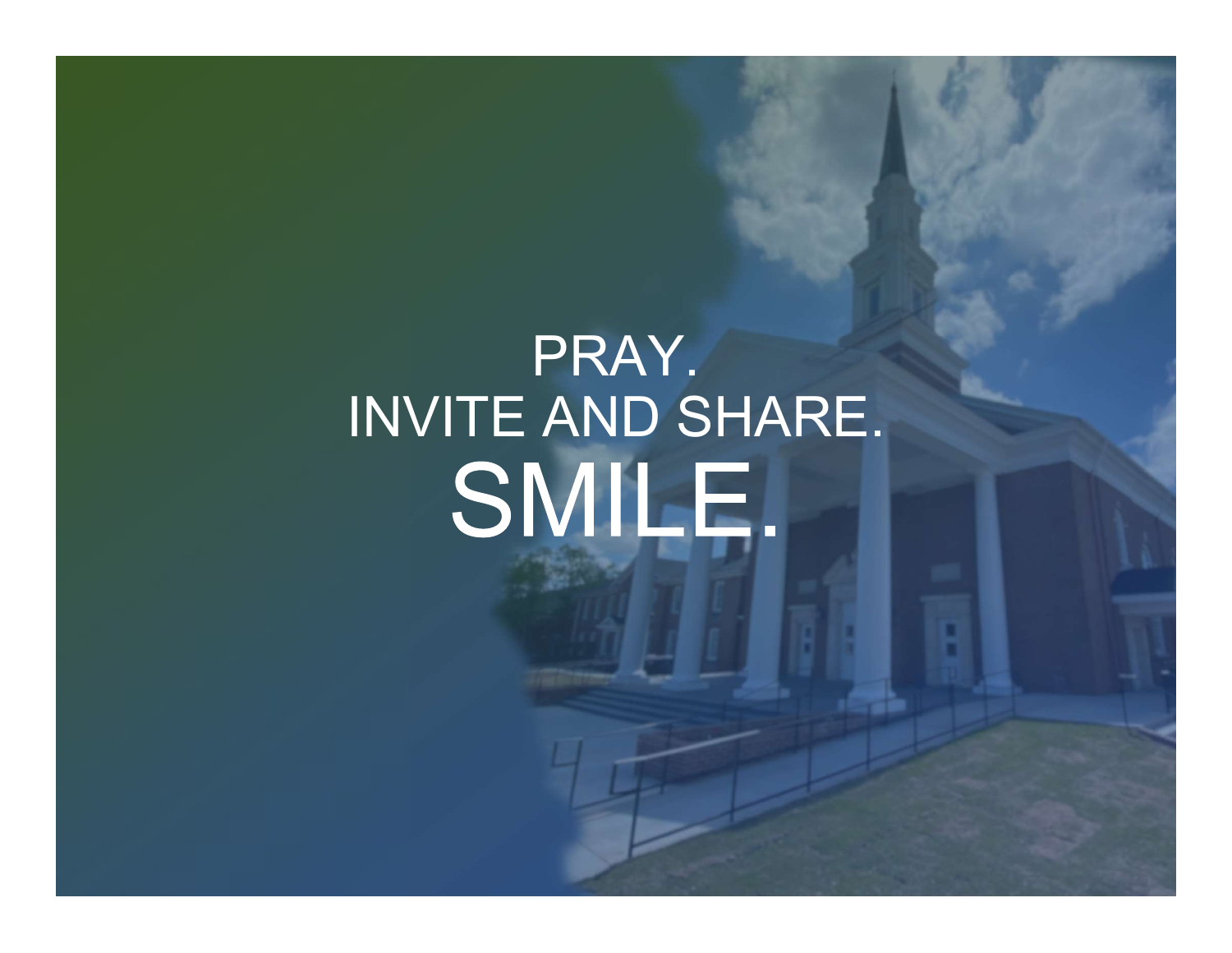## PRAY. INVITE AND SHARE. SMILE.<br>RESPOND.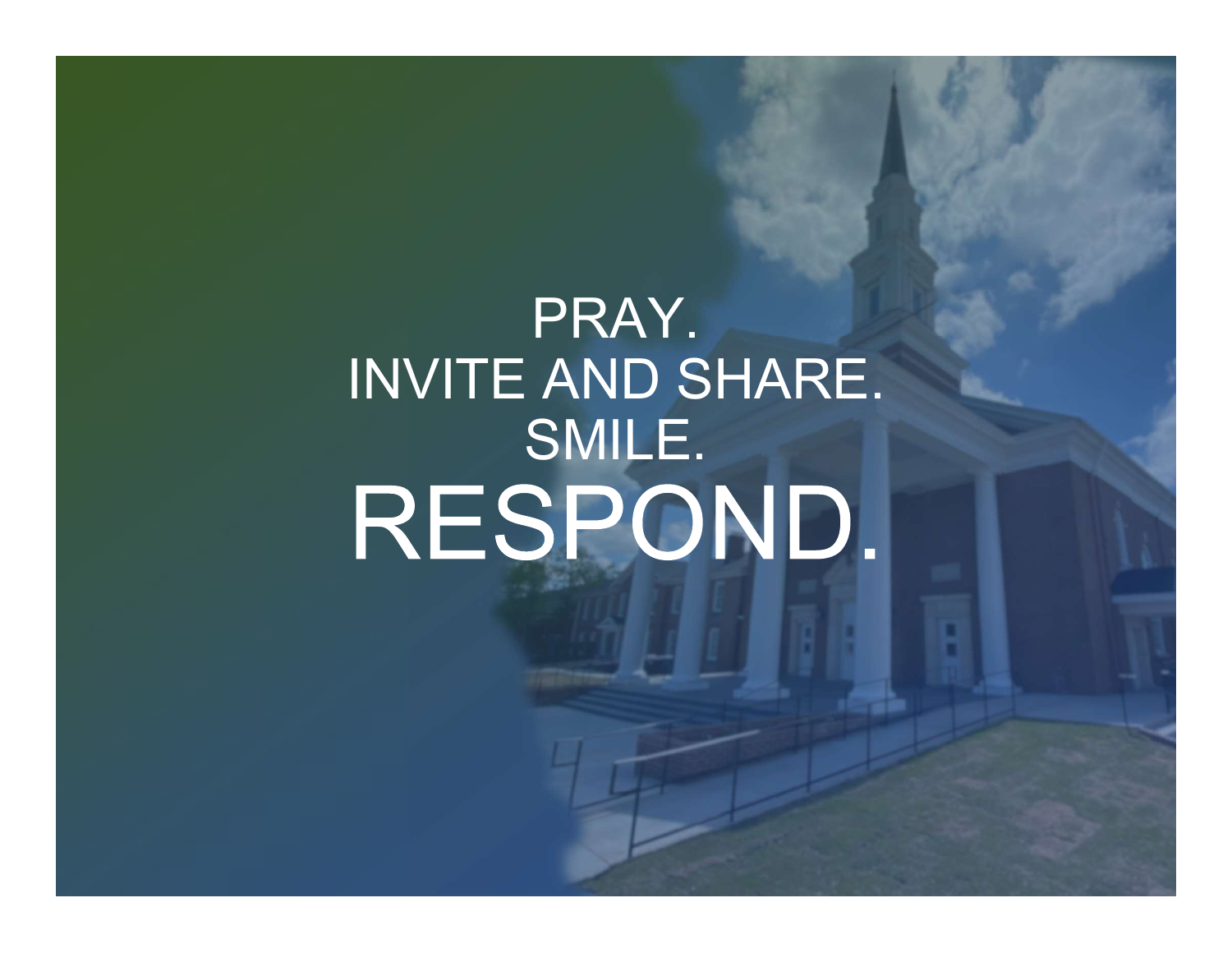PRAY. INVITE AND SHARE. SMILE. RESPOND.REACH.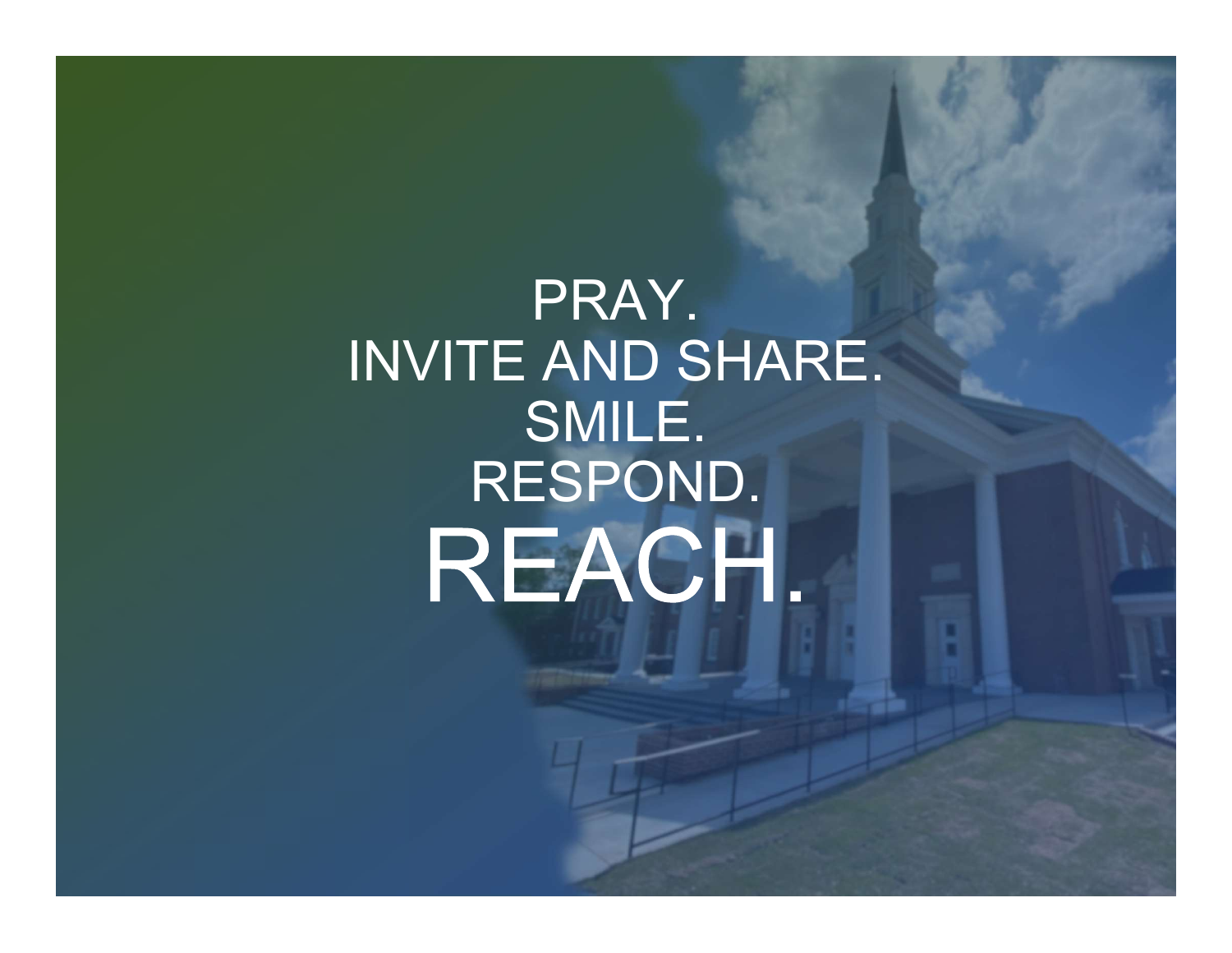### PRAY. INVITE AND SHARE. SMILE. RESPOND. REACH.ATTEND.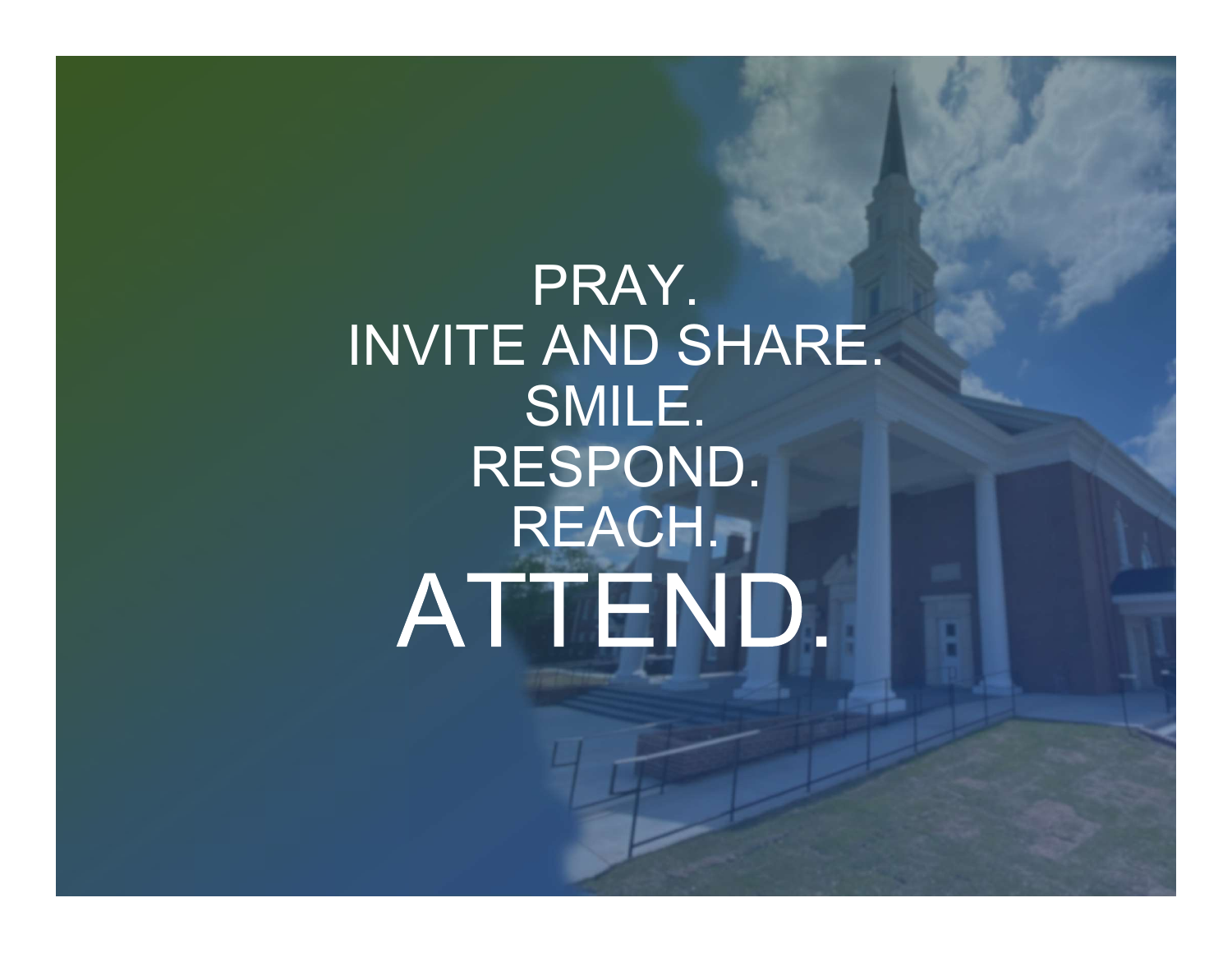PRAY. INVITE AND SHARE. SMILE. RESPOND. REACH. ATTEND.GIVE.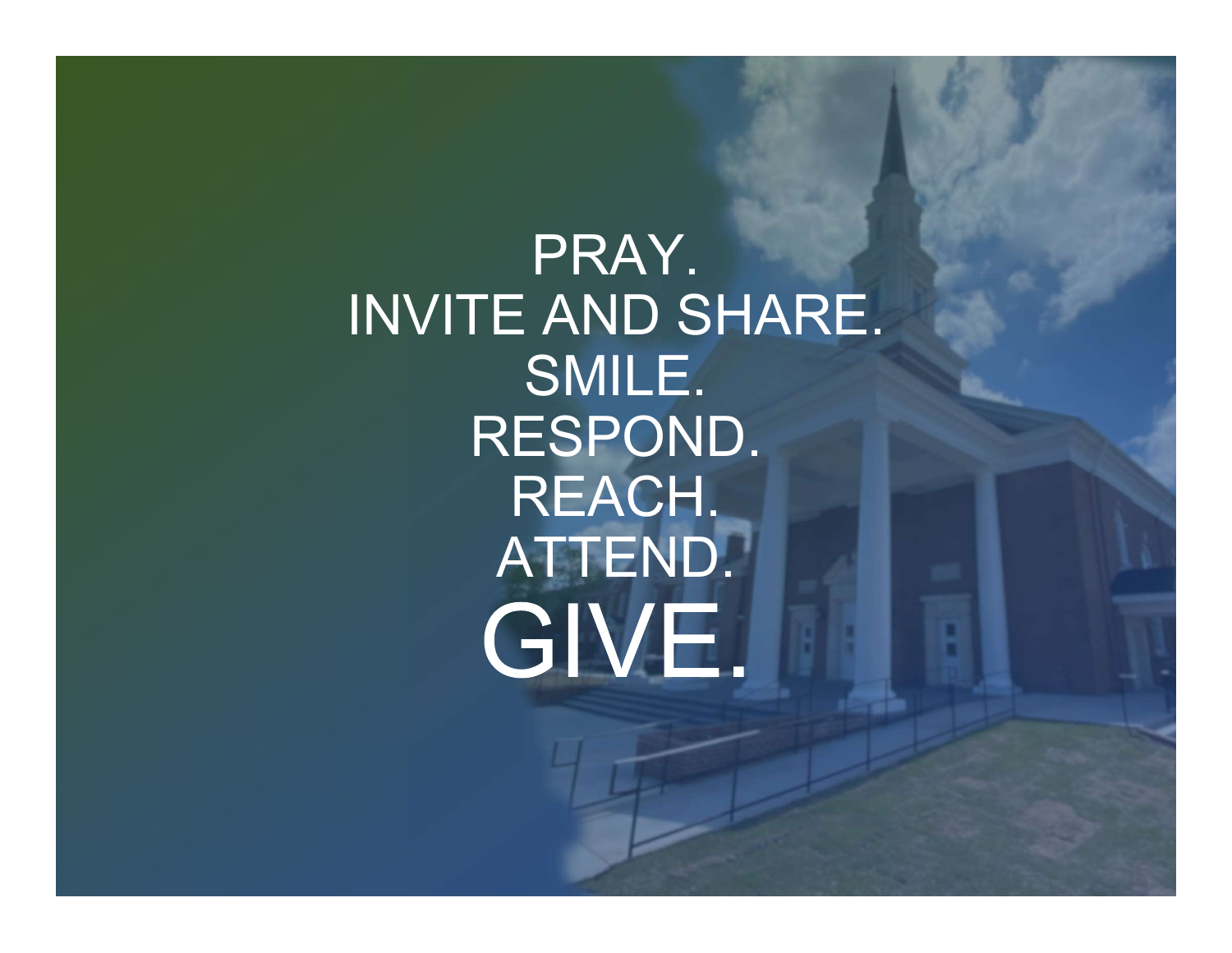The point is this: whoever sows sparingly will also reap sparingly, and whoever sows bountifully will also reap bountifully.

7 Each one must give as he has decided in his heart, not reluctantly or under compulsion, for God loves a cheerful giver.

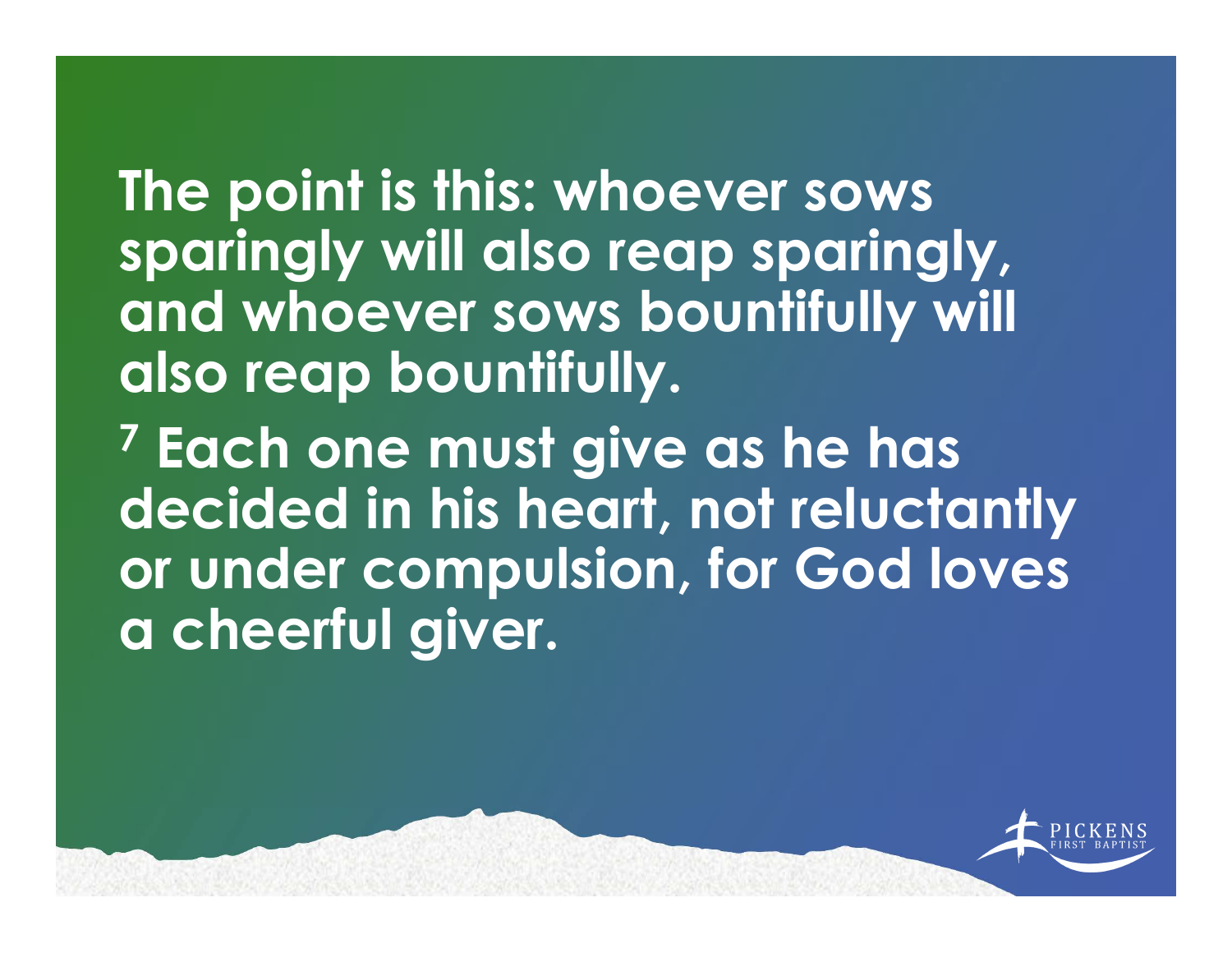### 8 And God is able to make all grace abound to you, so that having all sufficiency in all things at all times, you may abound in every good work.

### 2 Corinthians 9.6-8

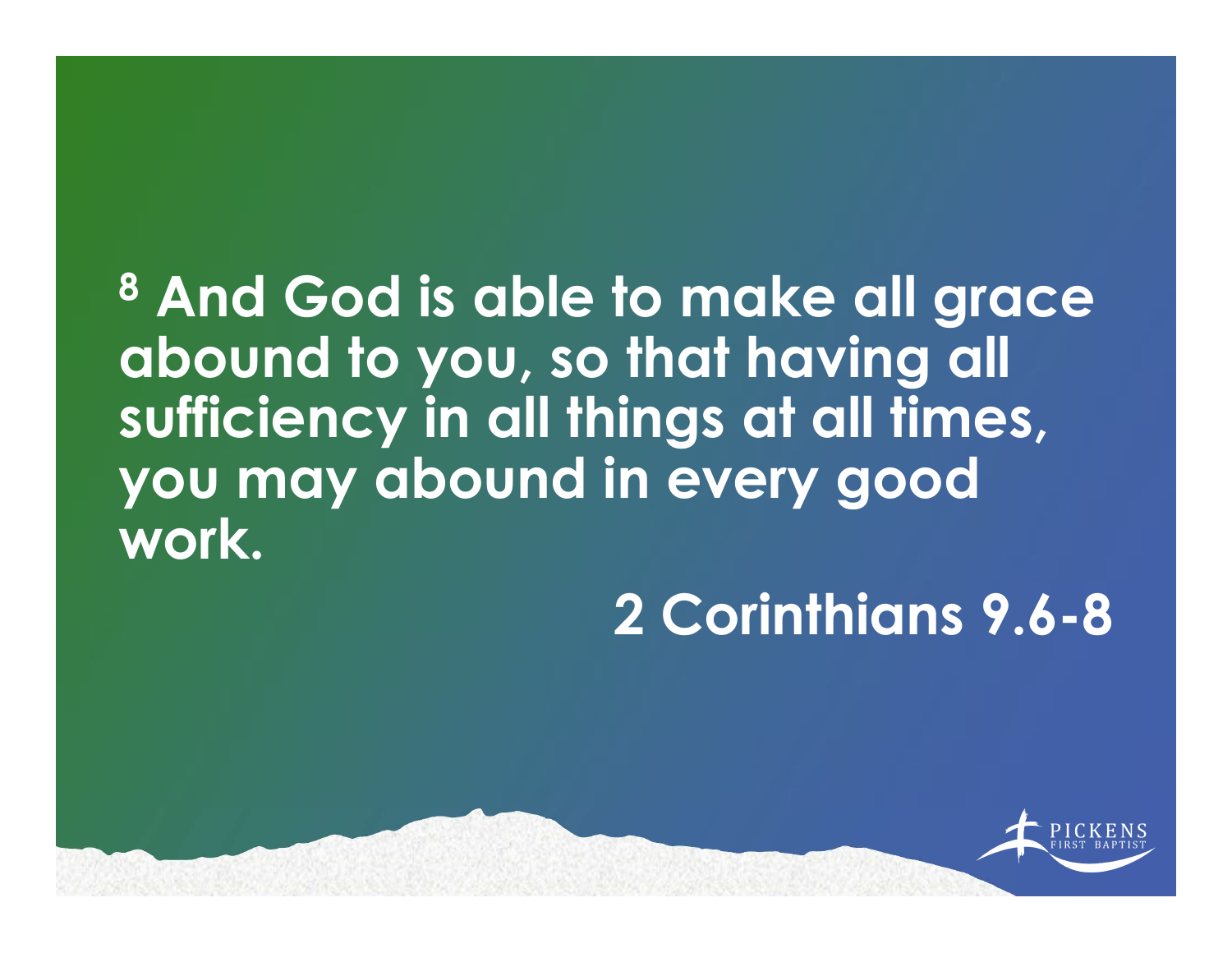PRAY. INVITE AND SHARE. SMILE. RESPOND. REACH. ATTEND. GIVE.SERVE.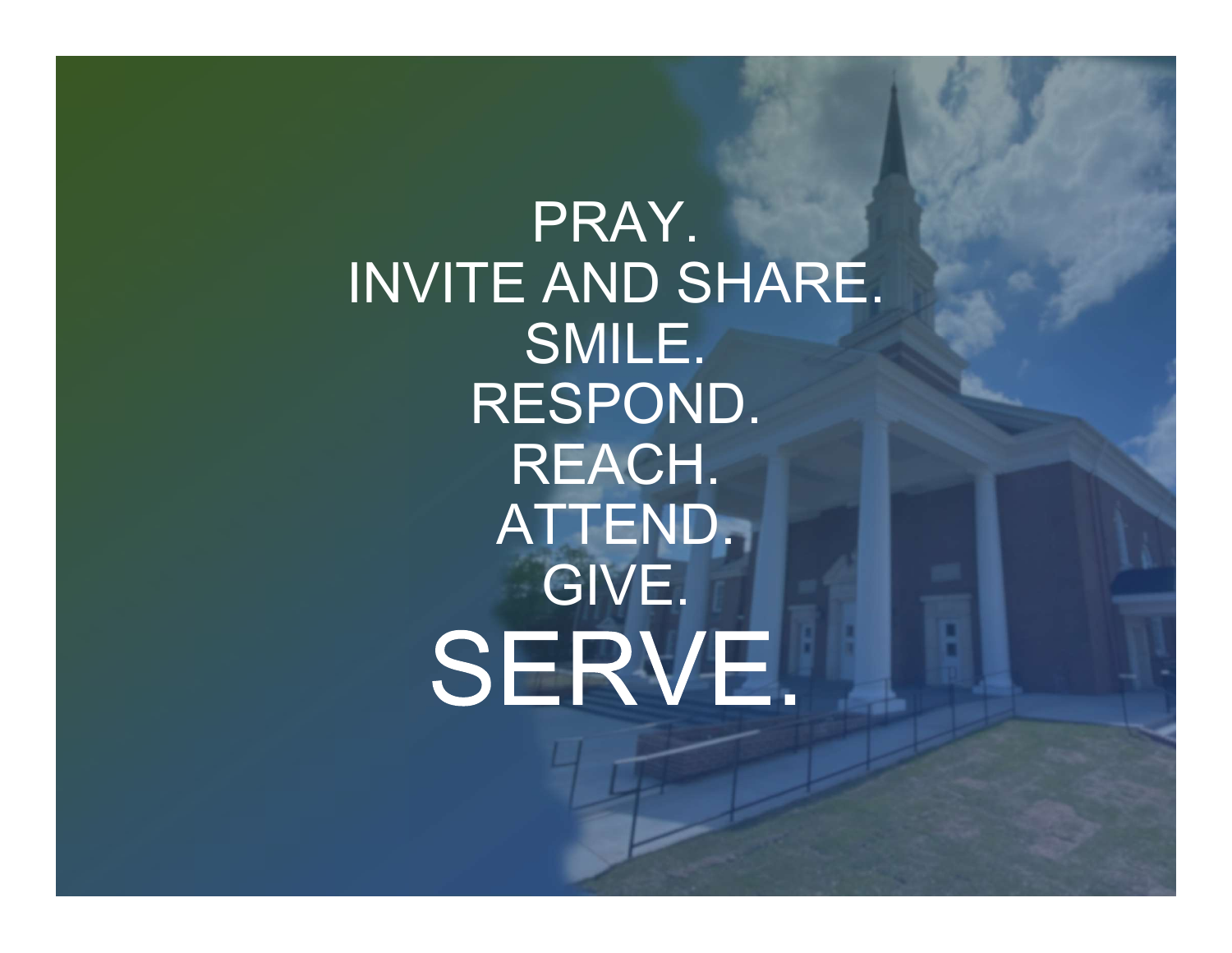### …through love serve one another.

#### Galatians 5.13